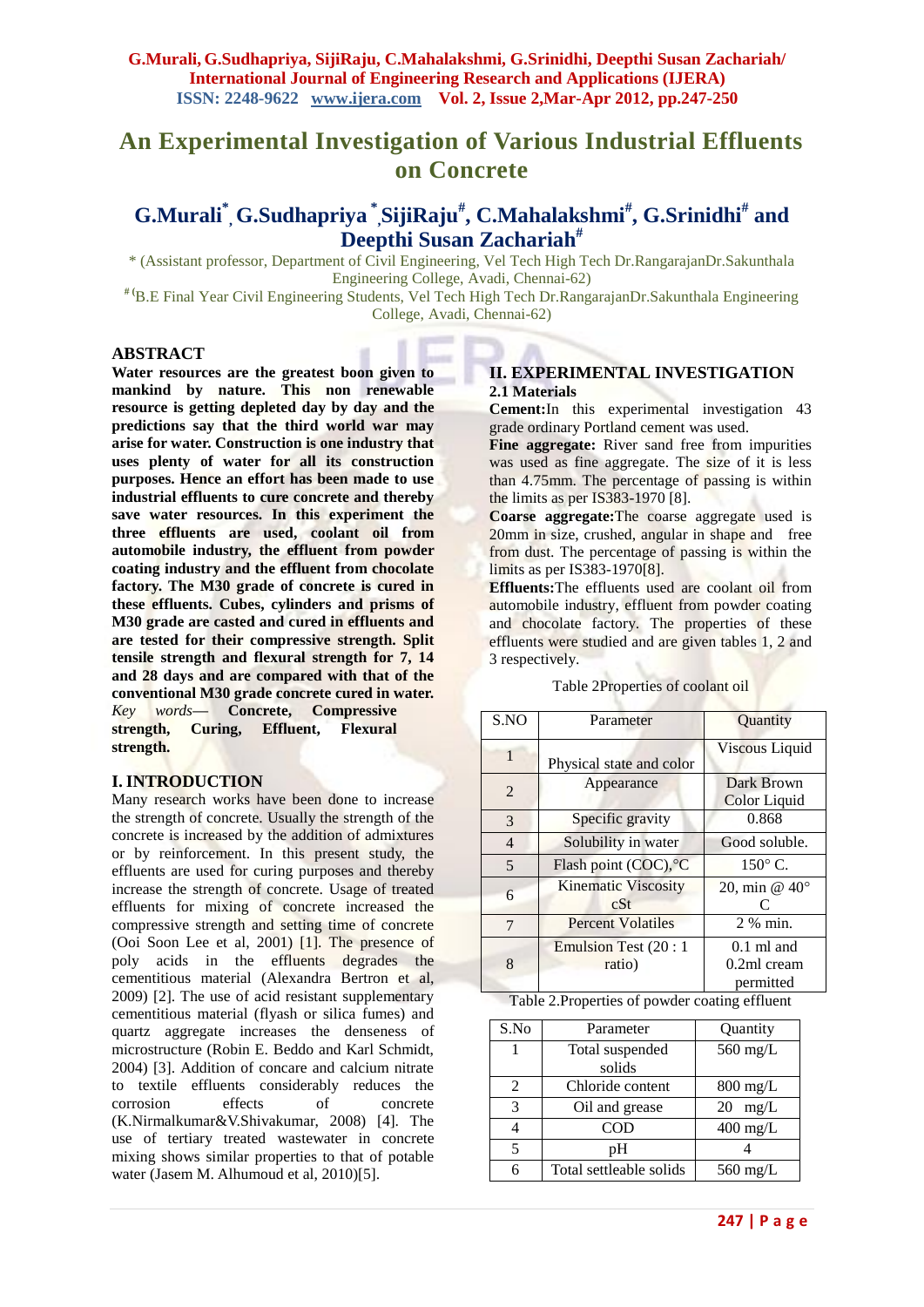## **G.Murali, G.Sudhapriya, SijiRaju, C.Mahalakshmi, G.Srinidhi, Deepthi Susan Zachariah/ International Journal of Engineering Research and Applications (IJERA) ISSN: 2248-9622 www.ijera.com Vol. 2, Issue 2,Mar-Apr 2012, pp.247-250**

| Nitrogen content | $45$ mg/L         |
|------------------|-------------------|
| ROE              | $20 \text{ mg/L}$ |

TABLE 3.Properties of chocolate effluent

| S.No | Parameter              | Quantity           |
|------|------------------------|--------------------|
|      | Total suspended solids | mg/L<br>56         |
| 2    | Chloride content       | $704$ mg/L         |
| 3    | Oil and grease         | mg/L<br>$<$ 1      |
| 4    | COD                    | $192 \text{ mg/L}$ |
| 5    | pH                     | 7.53               |
| 6    | Total dissolved solids | $1300$ mg/L        |
| 7    | Sulphate content       | mg/L<br>74         |
| 8    |                        | 29<br>mg/L         |

#### **2.2 Grade of concrete**

The grade of concrete used is M30 and concrete mix is designed as per IS 456-2000[6] and IS  $10262 - 1982[7]$ . The water cement ratio adopted is 0.45.

#### **2.3 Preparation of specimens**

Cubes, cylinders and prisms of M30 grade are casted and their strength parameters are studied. The ingredients were collected and mixed to appropriate proportion by adding water. On the other hand the moulds were prepared by applying oil. The concrete was poured in to the mould layer by layer and vibrated thoroughly. The specimens were removed from the moulds after 24 hours and then the specimens were cured in potable water and effluents 1, 2, and 3 for 7, 14 and 28 days. The details of the specimens are given in table 4.

| Specimen  | Potable | E1 | E2            | E <sub>3</sub> |
|-----------|---------|----|---------------|----------------|
|           | water   |    |               |                |
| Cubes     | 3       | 3  | $\mathcal{R}$ |                |
| Cylinders |         | 3  | $\mathcal{R}$ |                |
| Prisms    |         | 3  | 3             | $\mathbf{R}$   |
|           |         |    |               |                |

Table4.Number of specimens





Fig.1 Coolant oil (E1)

Fig.2 Powder coating effluent (E2)



Fig.3Chocolate effluent (E3)



Fig.4 Curing of specimens in E1



Fig.5 Curing of specimens in E2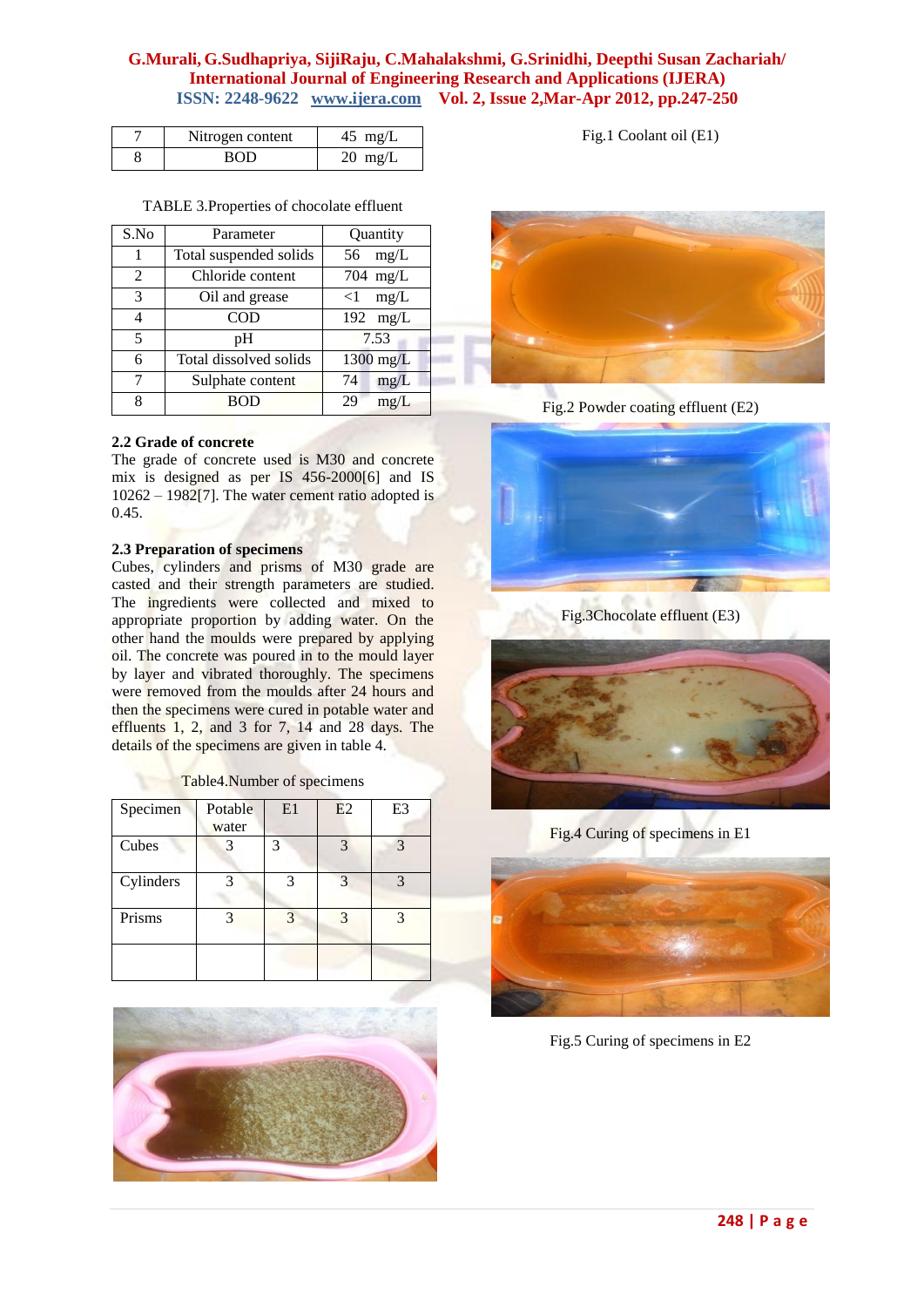## **G.Murali, G.Sudhapriya, SijiRaju, C.Mahalakshmi, G.Srinidhi, Deepthi Susan Zachariah/ International Journal of Engineering Research and Applications (IJERA) ISSN: 2248-9622 www.ijera.com Vol. 2, Issue 2,Mar-Apr 2012, pp.247-250**



Fig.6 Curing of specimens in E3

#### **3. TESTING**

The concrete specimens were taken out of curing after 28days. The cubes of size 150X150X150 mm were tested for compressive strength, cylinders of size 150 mm diameter X300 mm height were tested for their split tensile strength and prisms of size 500X100X100 mm were tested for their flexural strength.

#### **4. RESULTS AND DISCUSSIONS**

From the tests conducted it is found that the compressive strength, split tensile strength and flexural strength has increased for the specimens cured in effluents when compared to the specimens cured in potable water. The test results obtained are given in table 5,where C stands for conventional and E1,E2,E3 stands for effluents.

Table 5 Experimental test results

| Strength                  | $M30$ (N/mm <sup>2</sup> ) |       |       |                |
|---------------------------|----------------------------|-------|-------|----------------|
|                           | $\mathcal{C}$              | E1    | E2    | E <sub>3</sub> |
| Compressiv<br>e strength  | 31.35                      | 31.92 | 31.87 | 32.4<br>2      |
| Split tensile<br>strength | 3.10                       | 3.15  | 3.14  | 3.18           |
| Flexural<br>strength      | 3.89                       | 3.95  | 3.94  | 3.99           |

#### **4.1 Effect on compressive strength of concrete**

From figure 3 it is seen that the compressive strength of cubes cured in effluent 1 increased by 1.8% and for effluent 2 it increased by 1.7% and for effluent 3 it increased by 3.5%. Thus all the three effluents tend to increase the compressive strength of concrete and the maximum compressive strength is attained for the specimens cured in effluent 3.



Fig.7 Compressive strength after 28 days of curing

#### **4.2 Effect on tensile strength of concrete**

It can be seen from figure 4 that the split tensile strength of cylinders cured in effluent 1 increased by 1.7% and for effluent 2 it increased by 1.5% and for effluent 3 it increased by 2.5%. Thus the split tensile strength gets increased in all the three effluents.



Fig.8 Split tensile strength after 28 days of curing

#### **4.3 Effect on flexural strength of concrete**

From figure 5 it is seen that the flexural strength of prisms cured in effluent 1 increased by 1.6% and for effluent 2 it increased by 1.45% and for effluent 3 it increased by 2.3%. Thus all the three effluents tend to increase the flexural strength of concrete.